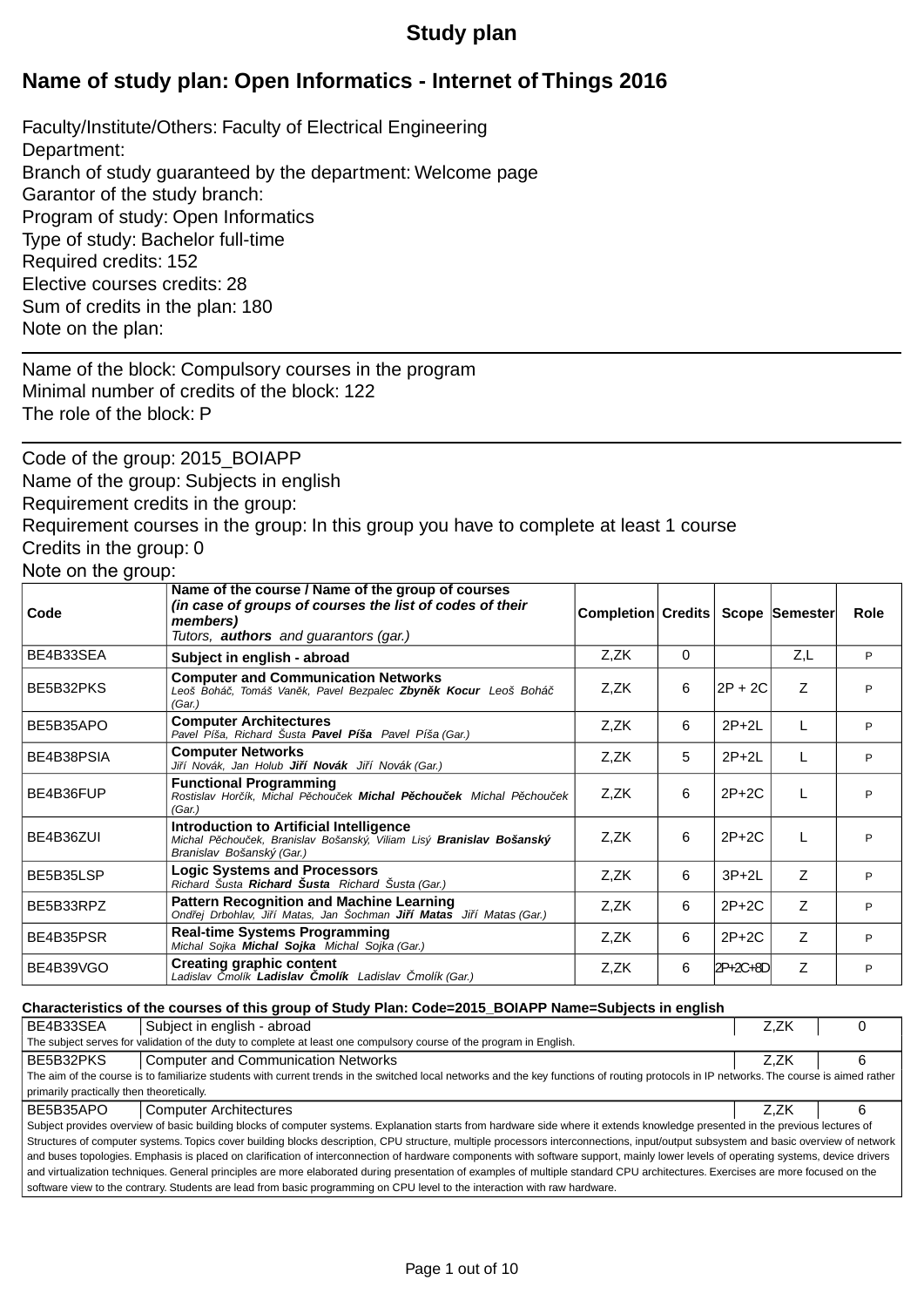| BE4B38PSIA               | <b>Computer Networks</b>                                                                                                                                                                                                                                                                                                                                                       |                    |    |            | Z,ZK           | 5           |  |
|--------------------------|--------------------------------------------------------------------------------------------------------------------------------------------------------------------------------------------------------------------------------------------------------------------------------------------------------------------------------------------------------------------------------|--------------------|----|------------|----------------|-------------|--|
|                          | Subject is devoted to principles and technologies of Computer Networks. Physical layer media, analog and digital modulations, network topologies, MAC methods, ARQ algorithms,                                                                                                                                                                                                 |                    |    |            |                |             |  |
|                          | data communication models, coding and cryptography basics are introduced. Widely used LAN technologies are then presented together with their features. Internet protocols are                                                                                                                                                                                                 |                    |    |            |                |             |  |
|                          | explained and internetworking approaches are presented.                                                                                                                                                                                                                                                                                                                        |                    |    |            |                |             |  |
| BE4B36FUP                | <b>Functional Programming</b><br>This course introduces students into the techniques of functional programming, the advantages and disadvantages of this programming paradigm, and its use in practice. This approach                                                                                                                                                          |                    |    |            | Z,ZK           | 6           |  |
|                          | is declarative in the sense that the programmer symbolically describes the problem to be solved, rather than specifying the exact sequence of operations required to solve it. It allows                                                                                                                                                                                       |                    |    |            |                |             |  |
|                          | focusing on the essence of the solved problem and implementing even more complex algorithms compactly. Functional programming has notable advantages for parallelization and                                                                                                                                                                                                   |                    |    |            |                |             |  |
|                          | automated verification of algorithms, and the most useful functional programming concepts are increasingly often introduced to standard programming languages. Because of the focus                                                                                                                                                                                            |                    |    |            |                |             |  |
|                          | of functional programming on symbols, rather than numbers, functional programming has been heavily used in in artificial intelligence fields, such as agent systems or symbolic machine                                                                                                                                                                                        |                    |    |            |                |             |  |
| learning.                |                                                                                                                                                                                                                                                                                                                                                                                |                    |    |            |                |             |  |
| BE4B36ZUI                | Introduction to Artificial Intelligence                                                                                                                                                                                                                                                                                                                                        |                    |    |            | Z,ZK           | 6           |  |
| BE5B35LSP                | Logic Systems and Processors<br>The course is an introduction to basic hardware structures of computing resources, their design, and architecture. It provides an overview of the implementation of data operations at                                                                                                                                                         |                    |    |            | Z,ZK           | 6           |  |
|                          | hardware and the creation of embedded processor systems with peripherals on advance programmable logic FPGAs.                                                                                                                                                                                                                                                                  |                    |    |            |                |             |  |
| BE5B33RPZ                | Pattern Recognition and Machine Learning                                                                                                                                                                                                                                                                                                                                       |                    |    |            | Z,ZK           | 6           |  |
|                          | The basic formulations of the statistical decision problem are presented. The necessary knowledge about the (statistical) relationship between observations and classes of objects is                                                                                                                                                                                          |                    |    |            |                |             |  |
|                          | acquired by learning on the raining set. The course covers both well-established and advanced classifier learning methods, as Perceptron, AdaBoost, Support Vector Machines, and                                                                                                                                                                                               |                    |    |            |                |             |  |
| Neural Nets.             |                                                                                                                                                                                                                                                                                                                                                                                |                    |    |            |                |             |  |
| BE4B35PSR                | Real-time Systems Programming                                                                                                                                                                                                                                                                                                                                                  |                    |    |            | Z,ZK           | 6           |  |
|                          | The goal of this course is to provide students with basic knowledge about software development for real-time systems, for example in control and embedded applications. The main<br>focus is on embedded systems equipped with a real-time operating system (RTOS). Lectures will cover real-time systems theory, which can be used to formally verify timing correctness      |                    |    |            |                |             |  |
|                          | such systems. Another set of lectures will introduce methods and techniques used for development of safety-critical systems, whose failure may have catastrophic consequences.                                                                                                                                                                                                 |                    |    |            |                |             |  |
|                          | During labs, students will first solve a few simple tasks to familiarize them with basic components of VxWorks RTOS and to benchmark the used OS and hardware (Xilinx Zynq). The                                                                                                                                                                                               |                    |    |            |                |             |  |
|                          | obtained metrics represent the typical criteria for assessing the suitability of a given platform for the given application. After the simple tasks, students will solve complex task of                                                                                                                                                                                       |                    |    |            |                |             |  |
|                          | time-critical motion control application which will require full utilization of RTOS features. All the tasks at the labs will be implemented in C (or C++) language.                                                                                                                                                                                                           |                    |    |            |                |             |  |
| BE4B39VGO                | Creating graphic content                                                                                                                                                                                                                                                                                                                                                       |                    |    |            | Z,ZK           | 6           |  |
|                          | The aim of this course is to give to students overview of methods to create 2D and 3D graphics content and how to apply those methods in praxis. Students will learn how to design<br>and create three-dimensional scene, create and apply textures imitating materials (e.g., wall finishes, wood, sky) and geometrical details, and position and set-up lights in the scene. |                    |    |            |                |             |  |
|                          | Student will also learn the terminology used in computer graphics.                                                                                                                                                                                                                                                                                                             |                    |    |            |                |             |  |
|                          |                                                                                                                                                                                                                                                                                                                                                                                |                    |    |            |                |             |  |
|                          | Code of the group: 2015_BOIBAP                                                                                                                                                                                                                                                                                                                                                 |                    |    |            |                |             |  |
|                          | Name of the group: Bachelor Project                                                                                                                                                                                                                                                                                                                                            |                    |    |            |                |             |  |
|                          | Requirement credits in the group: In this group you have to gain 20 credits                                                                                                                                                                                                                                                                                                    |                    |    |            |                |             |  |
|                          |                                                                                                                                                                                                                                                                                                                                                                                |                    |    |            |                |             |  |
|                          | Requirement courses in the group: In this group you have to complete 1 course                                                                                                                                                                                                                                                                                                  |                    |    |            |                |             |  |
|                          |                                                                                                                                                                                                                                                                                                                                                                                |                    |    |            |                |             |  |
| Credits in the group: 20 |                                                                                                                                                                                                                                                                                                                                                                                |                    |    |            |                |             |  |
| Note on the group:       |                                                                                                                                                                                                                                                                                                                                                                                |                    |    |            |                |             |  |
| Code                     | Name of the course / Name of the group of courses<br>(in case of groups of courses the list of codes of their<br>members)                                                                                                                                                                                                                                                      | Completion Credits |    |            | Scope Semester | Role        |  |
|                          | Tutors, <b>authors</b> and guarantors (gar.)                                                                                                                                                                                                                                                                                                                                   |                    |    |            |                |             |  |
| BBAP20                   | <b>Bachelor thesis</b>                                                                                                                                                                                                                                                                                                                                                         | Ζ                  | 20 | <b>12S</b> | L,Z            | P           |  |
|                          | Roman mejla (Gar.)                                                                                                                                                                                                                                                                                                                                                             |                    |    |            |                |             |  |
|                          | Characteristics of the courses of this group of Study Plan: Code=2015_BOIBAP Name=Bachelor Project                                                                                                                                                                                                                                                                             |                    |    |            |                |             |  |
| BBAP20                   | <b>Bachelor thesis</b>                                                                                                                                                                                                                                                                                                                                                         |                    |    |            | Ζ              | 20          |  |
|                          |                                                                                                                                                                                                                                                                                                                                                                                |                    |    |            |                |             |  |
|                          | Code of the group: 2015_BOIBBE                                                                                                                                                                                                                                                                                                                                                 |                    |    |            |                |             |  |
|                          | Name of the group: Safety of the bachelor's studies                                                                                                                                                                                                                                                                                                                            |                    |    |            |                |             |  |
|                          |                                                                                                                                                                                                                                                                                                                                                                                |                    |    |            |                |             |  |
|                          | Requirement credits in the group:                                                                                                                                                                                                                                                                                                                                              |                    |    |            |                |             |  |
|                          | Requirement courses in the group: In this group you have to complete at least 2 courses                                                                                                                                                                                                                                                                                        |                    |    |            |                |             |  |
| Credits in the group: 0  |                                                                                                                                                                                                                                                                                                                                                                                |                    |    |            |                |             |  |
| Note on the group:       |                                                                                                                                                                                                                                                                                                                                                                                |                    |    |            |                |             |  |
| Code                     | Name of the course / Name of the group of courses<br>(in case of groups of courses the list of codes of their                                                                                                                                                                                                                                                                  | Completion Credits |    |            | Scope Semester | <b>Role</b> |  |
|                          | members)                                                                                                                                                                                                                                                                                                                                                                       |                    |    |            |                |             |  |
| <b>BEZB</b>              | Tutors, <b>authors</b> and guarantors (gar.)<br>Safety in Electrical Engineering for a bachelor's degree<br>Vladimír K la, Ivana Nová, Radek Havlí ek <b>Radek Havlí ek</b> Vladimír K la<br>(Gar.)                                                                                                                                                                            | Ζ                  | 0  | 2BP+2BC    | Z,L            | P           |  |
| <b>BEZZ</b>              | Basic health and occupational safety regulations<br>Vladimír K la, Ivana Nová, Radek Havlí ek Radek Havlí ek Vladimír K la                                                                                                                                                                                                                                                     | Ζ                  | 0  | 2BP+2BC    | $\mathsf Z$    | P           |  |
|                          | (Gar.)                                                                                                                                                                                                                                                                                                                                                                         |                    |    |            |                |             |  |
|                          | Characteristics of the courses of this group of Study Plan: Code=2015_BOIBBE Name=Safety of the bachelor's studies                                                                                                                                                                                                                                                             |                    |    |            |                |             |  |
| <b>BEZB</b>              | Safety in Electrical Engineering for a bachelor's degree                                                                                                                                                                                                                                                                                                                       |                    |    |            | Ζ              | $\Omega$    |  |
|                          | The purpose of the safety course is to give the students basic knowledge of electrical equipment and installation as to avoid danger arising from operation of it. This introductory course<br>contains fundamentals of Safety Electrical Engineering. In this way the students receive qualification of instructed person that enables them to work on electrical equipment.  |                    |    |            |                |             |  |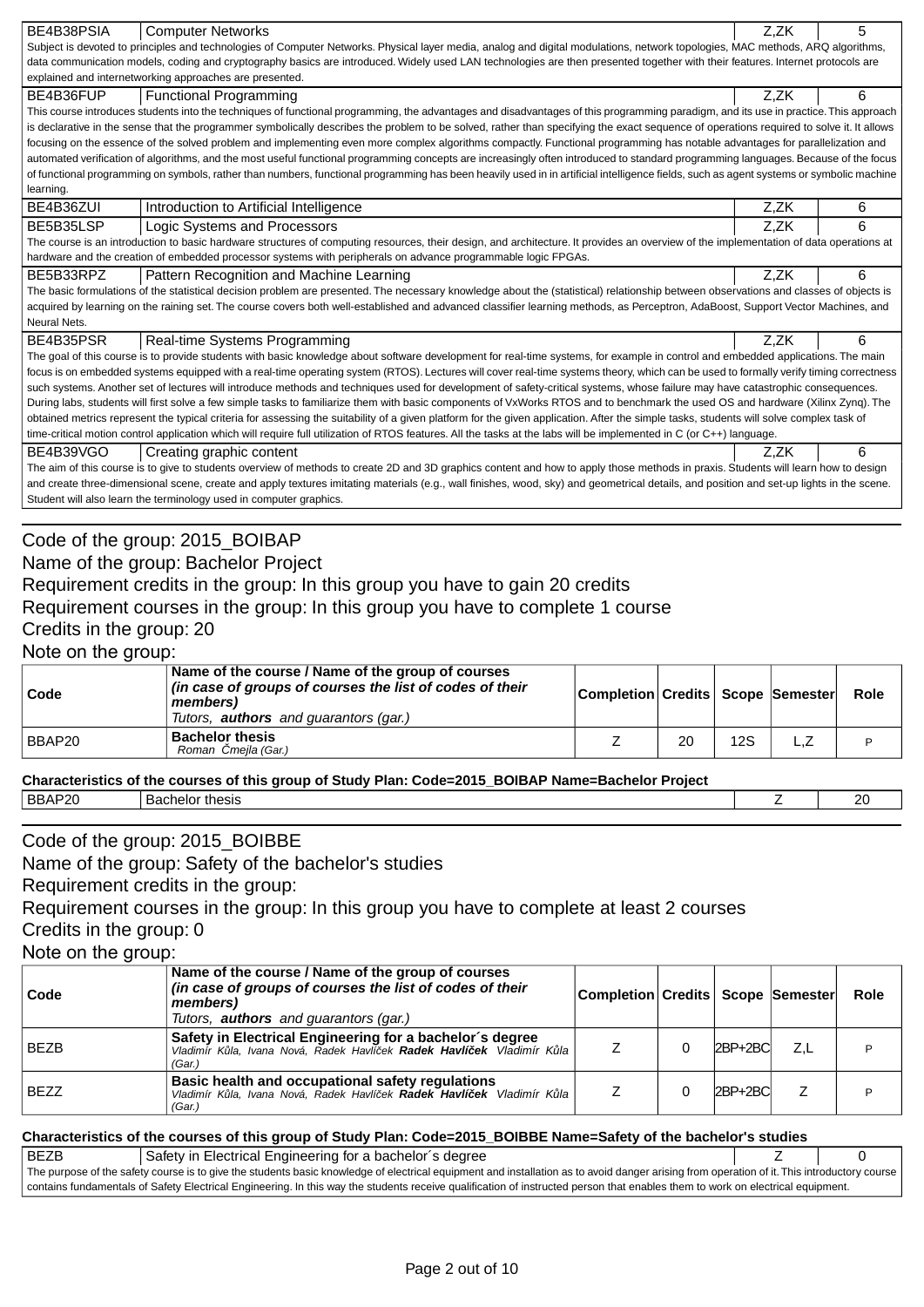#### BEZZ Basic health and occupational safety regulations **BEZZ** | 0

The guidelines were worked out based on The Training Scheme for Health and Occupational Safety designed for employees and students of the Czech Technical University in Prague, which was provided by the Rector's Office of the CTU. Safety is considered one of the basic duties of all employees and students. The knowledge of Health and Occupational Safety regulations forms an integral and permanent part of qualification requirements. This program is obligatory.

# Code of the group: 2015\_BOIH Name of the group: Humanities subjects Requirement credits in the group: Requirement courses in the group:

Credits in the group: 0

### Note on the group:

| Code            | Name of the course / Name of the group of courses<br>(in case of groups of courses the list of codes of their<br>members)<br>Tutors, <b>authors</b> and quarantors (gar.) | Completion Credits |   |         | Scope Semester | Role |
|-----------------|---------------------------------------------------------------------------------------------------------------------------------------------------------------------------|--------------------|---|---------|----------------|------|
| <b>B0B16ET1</b> | Ethic 1<br>Vladimír Sláme ka <b>Vladimír Sláme ka</b> Vladimír Sláme ka (Gar.)                                                                                            | KZ                 | 4 | $2P+2C$ | Z              | P    |
| B0B16FIL        | <b>Philosophy</b><br>Peter Zamarovský <b>Peter Zamarovský</b> Peter Zamarovský (Gar.)                                                                                     | ZK                 | 2 | $2P+0S$ | Z,L            | P    |
| <b>B0B16FI1</b> | Philosophy 1<br>Peter Zamarovský <b>Peter Zamarovský</b> Peter Zamarovský (Gar.)                                                                                          | KZ.                | 4 | $2P+2S$ | Z              | P    |
| B0B16HTE        | History of technology and economic<br>Marcela Efmertová, Jan Mikeš <b>Marcela Efmertová</b> Marcela Efmertová (Gar.)                                                      | ZK                 | 2 | $2P+0S$ | Z,L            | P    |
| <b>B0B16HT1</b> | History of science and technology 1<br>Marcela Efmertová, Jan Mikeš Marcela Efmertová Marcela Efmertová (Gar.)                                                            | KZ                 | 4 | $2P+2S$ | Z              | P    |
| <b>B0B16HI1</b> | <b>History 1</b><br>Milena Josefovi ová <b>Milena Josefovi ová</b> Milena Josefovi ová (Gar.)                                                                             | <b>KZ</b>          | 4 | $2P+2S$ | Z              | P    |
| B0B16MPS        | <b>Psychology</b><br>Jan Fiala <b>Jan Fiala</b> Jan Fiala (Gar.)                                                                                                          | Z,ZK               | 4 | $2P+2S$ | Z,L            | P    |
| B0B16MPL        | <b>Psychology for managers</b><br>Jan Fiala <b>Jan Fiala</b> Jan Fiala (Gar.)                                                                                             | ZK                 | 2 | $2P+0S$ | Z,L            | P    |
| A003TV          | <b>Physical Education</b>                                                                                                                                                 | Ζ                  | 2 | $0+2$   | L,Z            | P    |

#### **Characteristics of the courses of this group of Study Plan: Code=2015\_BOIH Name=Humanities subjects**

| <b>B0B16ET1</b>                                                                                                                                                                                  | Ethic 1                                                                                                                                                                       | ΚZ   | 4 |  |  |  |  |
|--------------------------------------------------------------------------------------------------------------------------------------------------------------------------------------------------|-------------------------------------------------------------------------------------------------------------------------------------------------------------------------------|------|---|--|--|--|--|
| Aim of this subject is to provide the students an orientation not only in general problems of ethics but above all to offer instructions for solving various situations of human life. Essential |                                                                                                                                                                               |      |   |  |  |  |  |
| parts of the subject are discussions in which students can react to lectures but also to actual questions coming with news and look for the communal answers.                                    |                                                                                                                                                                               |      |   |  |  |  |  |
| B0B16FIL                                                                                                                                                                                         | Philosophy                                                                                                                                                                    | ΖK   |   |  |  |  |  |
|                                                                                                                                                                                                  | We deal with the most important persons, schools and ideas of ancient philosophy. We are concerned especially on transdisciplinary nature of philosophy and connection of old |      |   |  |  |  |  |
|                                                                                                                                                                                                  | philosophical thoughts with recent problems of science, technology, economics and politics.                                                                                   |      |   |  |  |  |  |
| <b>B0B16FI1</b>                                                                                                                                                                                  | Philosophy 1                                                                                                                                                                  | ΚZ   | 4 |  |  |  |  |
|                                                                                                                                                                                                  | We deal with the most important persons, schools and ideas of ancient philosophy. We are concerned especially on transdisciplinary nature of philosophy and connection of old |      |   |  |  |  |  |
|                                                                                                                                                                                                  | philosophical thoughts with recent problems of science, technology, economics and politics.                                                                                   |      |   |  |  |  |  |
| B0B16HTE                                                                                                                                                                                         | History of technology and economic                                                                                                                                            | ZK   |   |  |  |  |  |
| <b>B0B16HT1</b>                                                                                                                                                                                  | History of science and technology 1                                                                                                                                           | ΚZ   |   |  |  |  |  |
| <b>B0B16HI1</b>                                                                                                                                                                                  | History 1                                                                                                                                                                     | KZ   | 4 |  |  |  |  |
| B0B16MPS                                                                                                                                                                                         | Psychology                                                                                                                                                                    | Z.ZK | 4 |  |  |  |  |
| B0B16MPL                                                                                                                                                                                         | Psychology for managers                                                                                                                                                       | ΖK   | າ |  |  |  |  |
| A003TV                                                                                                                                                                                           | <b>Physical Education</b>                                                                                                                                                     |      | 2 |  |  |  |  |
|                                                                                                                                                                                                  |                                                                                                                                                                               |      |   |  |  |  |  |

## Code of the group: 2015\_BOIP

Name of the group: Compulsory subjects of the programme

Requirement credits in the group: In this group you have to gain 102 credits

Requirement courses in the group: In this group you have to complete 17 courses

### Credits in the group: 102

Note on the group:

| Code     | Name of the course / Name of the group of courses<br>(in case of groups of courses the list of codes of their<br>members)<br>Tutors, <b>authors</b> and quarantors (gar.) | Completion Credits Scope Semester |   |            | Role |
|----------|---------------------------------------------------------------------------------------------------------------------------------------------------------------------------|-----------------------------------|---|------------|------|
| B4B33ALG | <b>Algorithms</b><br>Marko Genyk-Berezovskyj, Daniel Pr ša Marko Genyk-Berezovskyj Marko<br>Genyk-Berezovskyj (Gar.)                                                      | Z.ZK                              | 6 | 2P+2C      | P    |
| B0B35APO | <b>Computer Architectures</b><br>Pavel Píša, Richard Šusta, Petr Št pán Pavel Píša Pavel Píša (Gar.)                                                                      | Z.ZK                              | 5 | $2P+2L$    |      |
| B0B36DBS | <b>Database Systems</b><br><b>imná</b> Martin<br>Martin imná <b>Martin</b><br>imná (Gar.)                                                                                 | Z.ZK                              | 6 | $2P+2C+4D$ |      |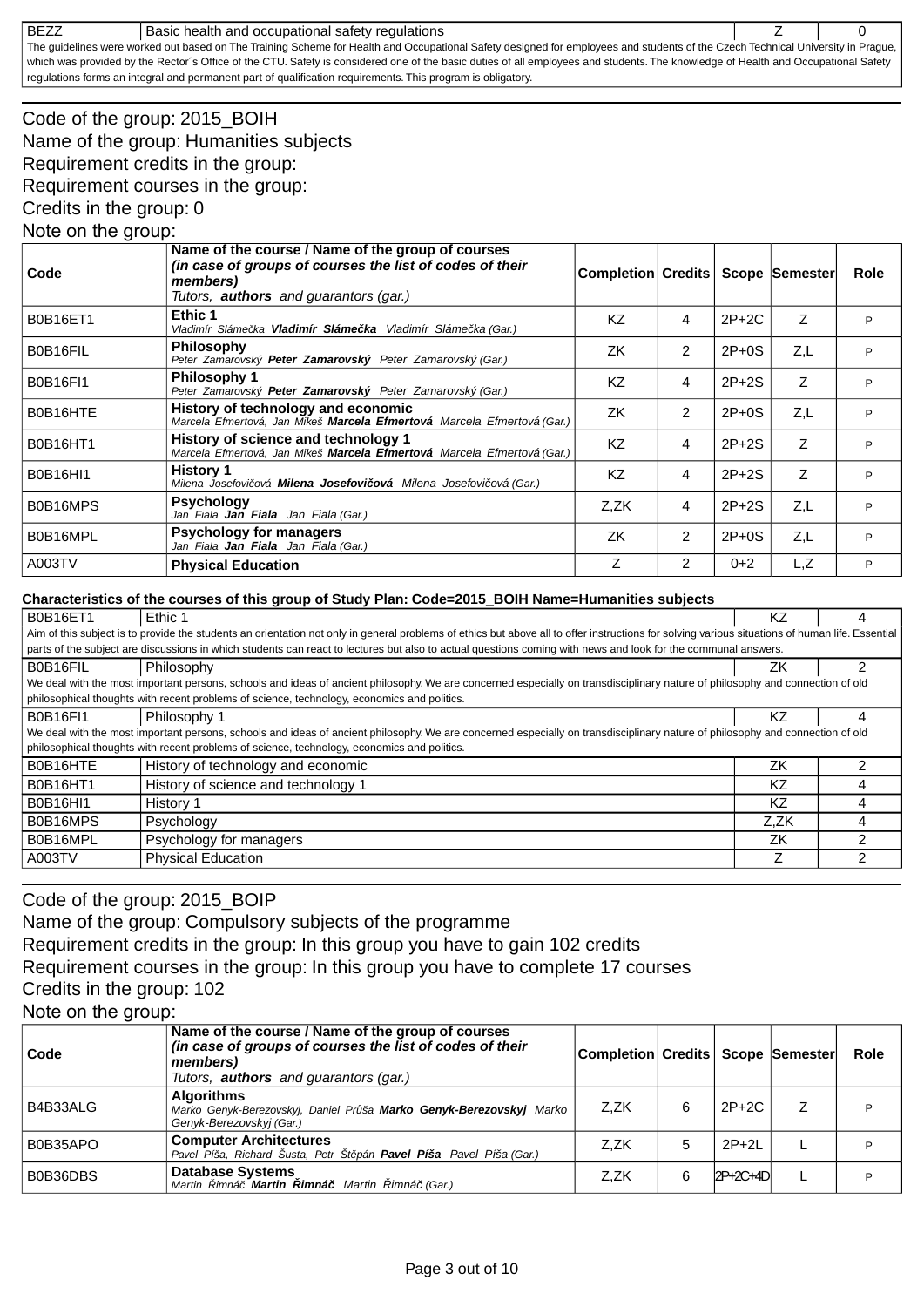| B4B01DMA          | <b>Discrete Mathenatics</b><br>Petr Habala Petr Habala Petr Habala (Gar.)                                                                                                                                                                                                                                                                                             | Z,ZK | 5              | $2P+2S$  | Ζ    | P |
|-------------------|-----------------------------------------------------------------------------------------------------------------------------------------------------------------------------------------------------------------------------------------------------------------------------------------------------------------------------------------------------------------------|------|----------------|----------|------|---|
| B0B01LAG          | Linear Algebra<br>Ji í Velebil, Daniel Gromada, Josef Dvo ák, Mat i Dostál <b>Ji í Velebil</b> Ji í<br>Velebil (Gar.)                                                                                                                                                                                                                                                 | Z,ZK | 8              | $4P+2S$  | Ζ    | P |
| B0B01LGR          | <b>Logic anad Graphs</b><br>Mat j Dostál, Alena Gollová Alena Gollová Marie Demlová (Gar.)                                                                                                                                                                                                                                                                            | Z,ZK | 5              | $3P+2S$  | Z,L  | P |
| B0B01MA1          | <b>Mathematical Analysis 1</b><br>Josef Dvo ák, Karel Pospíšil, Josef Tkadlec <b>Josef Tkadlec</b> Josef Tkadlec<br>(Gar.)                                                                                                                                                                                                                                            | Z,ZK | 7              | $4P+2S$  | Z,L  | P |
| B0B01MA2          | <b>Mathematical Analysis 2</b><br>Paola Vivi, Karel Pospíšil, Petr Hájek, Jaroslav Tišer, Miroslav Korbelá, Martin<br>K epela, Zden k Mihula, Martin Bohata, Natalie Žukovec Petr Hájek Jaroslav<br>Tišer (Gar.)                                                                                                                                                      | Z,ZK | $\overline{7}$ | $4P+2S$  | L,Z  | P |
| <b>B4B35OSY</b>   | <b>Operating Systems</b><br>Michal Sojka, Petr Št pán Michal Sojka Michal Sojka (Gar.)                                                                                                                                                                                                                                                                                | Z,ZK | 4              | $2P+2C$  | Z    | P |
| B0B33OPT          | <b>Optimization</b><br>Tomáš Werner, Petr Olšák, Lukáš Adam, Tomáš Kroupa Tomáš Werner<br>Tomáš Werner (Gar.)                                                                                                                                                                                                                                                         | Z,ZK | 7              | $4P+2C$  | Z,L  | P |
| B4B36PDV          | <b>Parallel and Distributed Computing</b><br>Jakub Mare ek. Michal Jakob <b>Michal Jakob</b> Michal Jakob (Gar.)                                                                                                                                                                                                                                                      | Z,ZK | 6              | $2P+2C$  | L    | P |
| B4B38PSIA         | <b>Computer Networks</b><br>Ji í Novák, Jan Holub <b>Ji í Novák</b> Ji í Novák (Gar.)                                                                                                                                                                                                                                                                                 | Z,ZK | 5              | $2P+2L$  | L    | P |
| B0B01PST          | <b>Probability and Statistics</b><br>Miroslav Korbelá, Mirko Navara, Kate ina Helisová, Veronika Sobotíková<br>Kate ina Helisová Petr Hájek (Gar.)                                                                                                                                                                                                                    | Z,ZK | 7              | $4P+2S$  | Z,L  | P |
| B0B36PRP          | <b>Procedural Programming</b><br>Jan Faigl Jan Faigl Jan Faigl (Gar.)                                                                                                                                                                                                                                                                                                 | Z,ZK | 6              | $2P+2C$  | Z    | P |
| B0B36PJV          | Programming in Java<br>Ji í Vok ínek <b>Ji í Vok ínek</b> Ji í Vok ínek (Gar.)                                                                                                                                                                                                                                                                                        | Z,ZK | 6              | 2P+3C+7D | L    | P |
| B4B33RPH          | <b>Solving Problems and other Games</b><br>Tomáš Svoboda, Petr Pošík Tomáš Svoboda Tomáš Svoboda (Gar.)                                                                                                                                                                                                                                                               | KZ.  | 6              | $2P+3C$  | Z    | P |
| B4BPROJ6          | <b>Unassisted project</b><br>Tomáš Svoboda, Petr Pošík, Ji í Šebek, Jaroslav Sloup, Ivan Jelínek, Katarína<br>Komendová Petr Pošík                                                                                                                                                                                                                                    | Z    | 6              | $0+2$    |      | P |
|                   | Characteristics of the courses of this group of Study Plan: Code=2015_BOIP Name=Compulsory subjects of the programme                                                                                                                                                                                                                                                  |      |                |          |      |   |
| B4B33ALG          | Algorithms                                                                                                                                                                                                                                                                                                                                                            |      |                |          | Z.ZK | 6 |
|                   | In the course, the algorithms development is constructed with minimum dependency to programming language; nevertheless the lectures and seminars are based on Java. Basic data                                                                                                                                                                                        |      |                |          |      |   |
|                   | types a data structures, basic algorithms, recursive functions, abstract data types, stack, queues, trees, searching, sorting, special application algorithms, Dynamic programming.<br>Students are able to design and construct non-trivial algorithms and to evaluate their effectivity.                                                                            |      |                |          |      |   |
| B0B35APO          | <b>Computer Architectures</b>                                                                                                                                                                                                                                                                                                                                         |      |                |          | Z,ZK | 5 |
| B0B36DBS          | Database Systems<br>The course is designed as a basic database course mainly aimed at the student ability to design a relational data model and to use the SQL language for data definition as well as for                                                                                                                                                            |      |                |          | Z,ZK | 6 |
|                   | data querying and to choose the appropriate degree of transaction isolation. Students will also get acquainted with the most commonly used indexing techniques, database system                                                                                                                                                                                       |      |                |          |      |   |
|                   | architecture and their management. They will verify their knowledge during the elaboration of a continuously submitted seminar task.                                                                                                                                                                                                                                  |      |                |          |      |   |
| B4B01DMA          | <b>Discrete Mathenatics</b><br>In this course students meet some important topics from the field of discrete mathematics. Namely, they will explore divisibility and calculations modulo n, diophantine equations, binary                                                                                                                                             |      |                |          | Z,ZK | 5 |
|                   | relations, mappings, cardinality of sets, induction, and recurrence equations. The second aim of this course is to teach students the language of mathematics, both passively and                                                                                                                                                                                     |      |                |          |      |   |
| B0B01LAG          | actively, and introduce them to mathematics as science.<br>Linear Algebra                                                                                                                                                                                                                                                                                             |      |                |          | Z,ZK | 8 |
|                   | The course covers the initial parts of linear algebra. Firstly, the basic notions of a linear space and linear mappings are covered (linear dependence and independence, basis, coordinates,                                                                                                                                                                          |      |                |          |      |   |
|                   | etc). The calculus of matrices (determinants, inverse matrices, matrices of a linear map, eigenvalues and eigenvectors, diagonalisation, etc) is covered next. The applications include                                                                                                                                                                               |      |                |          |      |   |
| B0B01LGR          | solving systems of linear equations, the geometry of a 3D space (including the scalar product and the vector product) and SVD.<br>Logic anad Graphs                                                                                                                                                                                                                   |      |                |          | Z,ZK | 5 |
|                   | This course covers basics of mathematical logic and graph theory. Syntax and semantics of propositional and predicate logic are introduced. The importance of the notion of semantic                                                                                                                                                                                  |      |                |          |      |   |
| B0B01MA1          | consequence and of the relationship between a formula and its model is stressed, Further, basic notions from graph theory are introduced.<br><b>Mathematical Analysis 1</b>                                                                                                                                                                                           |      |                |          | Z,ZK | 7 |
|                   | The aim of the course is to introduce students to basics of differential and integral calculus of functions of one variable.                                                                                                                                                                                                                                          |      |                |          |      |   |
| B0B01MA2          | <b>Mathematical Analysis 2</b>                                                                                                                                                                                                                                                                                                                                        |      |                |          | Z,ZK | 7 |
|                   | The subject covers an introduction to the differential and integral calculus in several variables and basic relations between curve and surface integrals. Other part contains function<br>series and power series with application to Taylor and Fourier series.                                                                                                     |      |                |          |      |   |
| <b>B4B35OSY</b>   | <b>Operating Systems</b>                                                                                                                                                                                                                                                                                                                                              |      |                |          | Z,ZK | 4 |
|                   | Lecture introduces operation system's basic concepts and principles as processes, threads, communication and synchronization, virtual memory, drivers, file systems, basic security<br>aspects. These topics are theoretically described and demonstrated on Linux and Windows OS with multi-core systems. Practical exercises from OS in C programming language will |      |                |          |      |   |
|                   | be solved on labs. Students will work with Linux OS and micro-kernel NOVA.                                                                                                                                                                                                                                                                                            |      |                |          |      |   |
| B0B33OPT          | Optimization<br>The course provides the basics of mathematical optimization: using linear algebra for optimization (least squares, SVD), Lagrange multipliers, selected numerical algorithms (gradient,                                                                                                                                                               |      |                |          | Z,ZK | 7 |
|                   | Newton, Gauss-Newton, Levenberg-Marquardt methods), linear programming, convex sets and functions, intro to convex optimization, duality.                                                                                                                                                                                                                             |      |                |          |      |   |
| B4B36PDV          | Parallel and Distributed Computing                                                                                                                                                                                                                                                                                                                                    |      |                |          | Z,ZK | 6 |
| B4B38PSIA         | <b>Computer Networks</b>                                                                                                                                                                                                                                                                                                                                              |      |                |          | Z,ZK | 5 |
| B0B01PST          | <b>Probability and Statistics</b><br>Basics of probability theory and mathematical statistics. Includes descriptions of probability, random variables and their distributions, characteristics and operations with random variables.                                                                                                                                  |      |                |          | Z,ZK | 7 |
|                   | Basics of mathematical statistics: Point and interval estimates, methods of parameters estimation and hypotheses testing, least squares method. Basic notions and results of the theory                                                                                                                                                                               |      |                |          |      |   |
| of Markov chains. |                                                                                                                                                                                                                                                                                                                                                                       |      |                |          |      |   |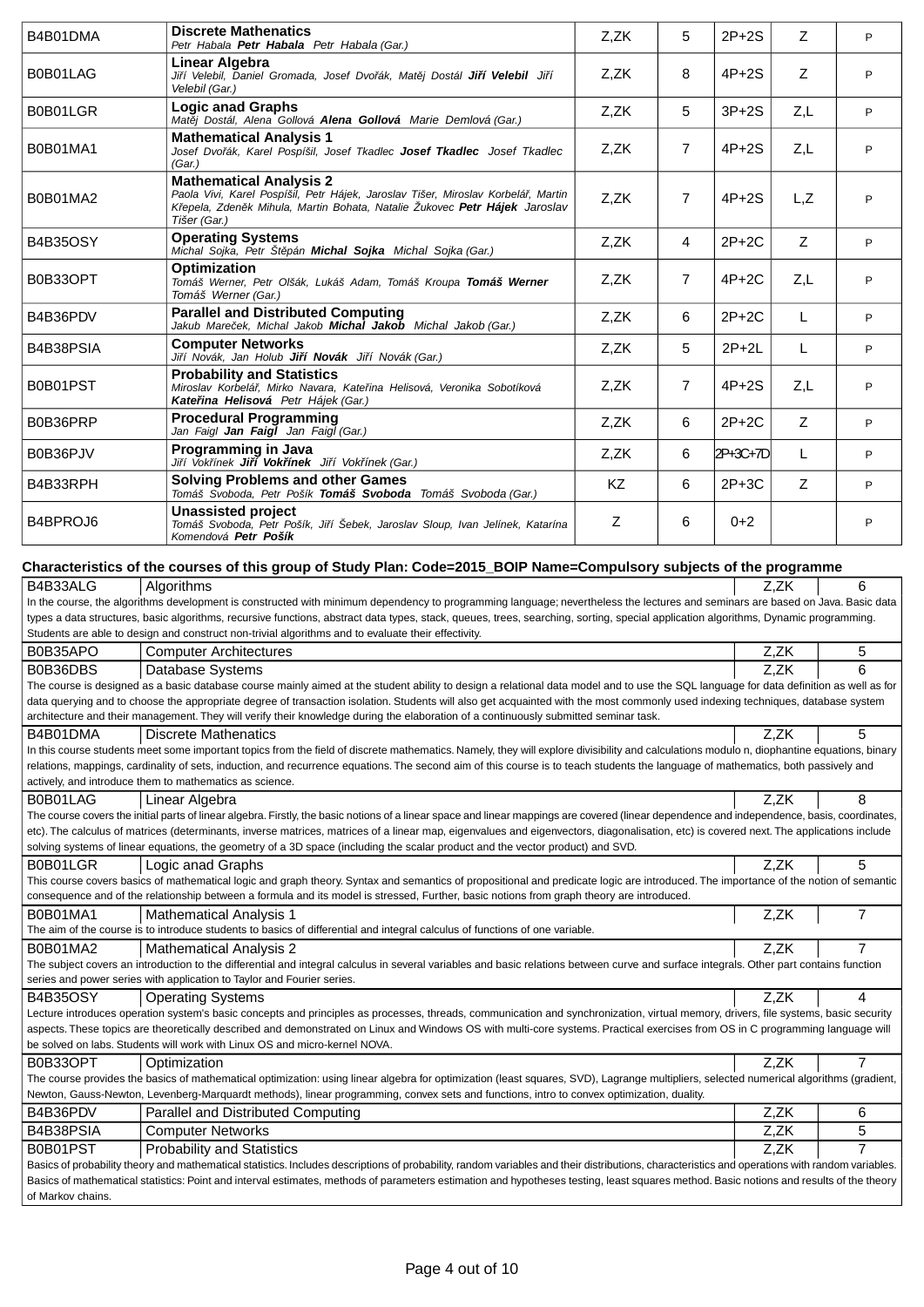| Procedural Programming<br>B0B36PRP                                                                                                                                                           | Z.ZK | 6 |  |  |  |  |  |  |
|----------------------------------------------------------------------------------------------------------------------------------------------------------------------------------------------|------|---|--|--|--|--|--|--|
| P edm t provází základními rysy procedurálního programování s d razem na pam ovou reprezentaci dat v pam ti po íta e. Dále jsou rozvíjeny koncepty spojových datových struktur               |      |   |  |  |  |  |  |  |
| a zpracování uživatelského vstupu. V p edm tu je kladen d raz na osvojení si programovacích návyk pro vytvá ení itelných a znovu použitelných program. Zárove je snahou                      |      |   |  |  |  |  |  |  |
| vybudovat u student nadhled nad fungováním programu, datového modelu, p ístupem a správou pam ti. Proto je ve výuce využit programovací jazyk C, který poskytuje p ímou vazbou               |      |   |  |  |  |  |  |  |
| mezi programem a alokovaným pam ovým prostorem. Studentky a studenti se v p edm tu seznámí nejen s p ekladem zdrojových kód a linkováním aplikace, ale také s lad ním a                      |      |   |  |  |  |  |  |  |
| profilováním programu. Cvi ení jsou cílena na osvojení si praktických dovedností implementace samostatných jednoduchých úkol s d razem na funk nost a správnost implementací.                |      |   |  |  |  |  |  |  |
| Samostatnost je rozvíjena v domácích úkolech s možností realizace volitelných a bonusových úkol . Záv re ný úkol je integra ní úloha v tšího rozsahu. U vybraných úkol je sou ástí           |      |   |  |  |  |  |  |  |
| hodnocení kódovacího stylu motivované psaním itelných, srozumitelných a udržovatelných kód.                                                                                                  |      |   |  |  |  |  |  |  |
| B0B36PJV<br>Programming in Java                                                                                                                                                              | Z.ZK | 6 |  |  |  |  |  |  |
| The course builds on the basics of algorithms and programming from the first semester and introduces students to the Java environment. The course also focus on the object concept           |      |   |  |  |  |  |  |  |
| of the Java language. The topics of the course includes exceptions, event handling, and building a graphical interface. Basic library methods, working with files and using generic types    |      |   |  |  |  |  |  |  |
| will be introduced. An important topic is models of multithreaded applications and their implementation. Practical exercises of practical skills and knowledge of Java is tested in the form |      |   |  |  |  |  |  |  |
| of solving partial tasks and semester work, which will be submitted continuously through the source code version control system. The semester work scoring consists of points for the        |      |   |  |  |  |  |  |  |
| correctness and efficiency of the code, as well as points that take into account the quality of the source codes, their readability and reusability.                                         |      |   |  |  |  |  |  |  |
| B4B33RPH<br>Solving Problems and other Games                                                                                                                                                 | ΚZ   | 6 |  |  |  |  |  |  |
| The main motivation is to let students to deal with real-world problems properly. When working on real problems the student shall learn how to decompose the big problem, how to             |      |   |  |  |  |  |  |  |
| define interfaces, how to test and validate individual steps and so on. Many problems will actually be beyond the first-year-student skills. And many problem will not be solved in the      |      |   |  |  |  |  |  |  |
| optimal way. The unsolved parts should motivate the students to study difficult theoretical subjects. They should generate the important questions. Ideally, at the end of the subject,      |      |   |  |  |  |  |  |  |
| the student should be eager to study deeper about informatics. The course also explains the basis of the object oriented design, software testing, ways for writing readable and robust      |      |   |  |  |  |  |  |  |
| codes.                                                                                                                                                                                       |      |   |  |  |  |  |  |  |
| B4BPROJ6<br>Unassisted project                                                                                                                                                               |      | 6 |  |  |  |  |  |  |
|                                                                                                                                                                                              |      |   |  |  |  |  |  |  |
|                                                                                                                                                                                              |      |   |  |  |  |  |  |  |

Code of the group: 2015\_BZAJ Name of the group: Exam from the english language Requirement credits in the group:

Requirement courses in the group: In this group you have to complete 2 courses

Credits in the group: 0

Note on the group:

| Code            | Name of the course / Name of the group of courses<br>(in case of groups of courses the list of codes of their<br>members)<br>Tutors, <b>authors</b> and guarantors (gar.)                                            | Completion Credits   Scope Semester |    |     | <b>Role</b> |
|-----------------|----------------------------------------------------------------------------------------------------------------------------------------------------------------------------------------------------------------------|-------------------------------------|----|-----|-------------|
| <b>B0B04B1K</b> | English language B1 - classified assessment<br>Dana Saláková, Petra Jennings, Markéta Havlí ková, Michael Ynsua, Pavla<br>Péterová, Erik Peter Stadnik, Jonathan Michael Daly Petra Jennings Dana<br>Saláková (Gar.) | ΚZ                                  | 0C | Z.L | D           |
| B0B04B2Z        | English language B2 - exam<br>Dana Saláková, Petra Jennings, Markéta Havlí ková, Michael Ynsua, Pavla<br>Péterová, Erik Peter Stadnik, Jonathan Michael Daly Petra Jennings Dana<br>Saláková (Gar.)                  | Z.ZK                                | 0C | Z.L | D           |

## **Characteristics of the courses of this group of Study Plan: Code=2015\_BZAJ Name=Exam from the english language**

| <b>B0B04B1K</b>                               | English language B1 - classified assessment                                                                                                                                             | ΚZ   |  |
|-----------------------------------------------|-----------------------------------------------------------------------------------------------------------------------------------------------------------------------------------------|------|--|
| verifying of the student's skills of B1 level |                                                                                                                                                                                         |      |  |
| B0B04B2Z                                      | English language B2 - exam                                                                                                                                                              | Z.ZK |  |
|                                               | I) The B2 English Exam is a compulsory subject for all Faculty of Electrical Engineering students at the Czech Technical University. According to the Study and Examination Rules and   |      |  |
|                                               | Regulations for Students at CTU (Part III, Article 4), a compulsory subject is one "whose completion is a necessary condition in order to successfully complete the study programme."   |      |  |
|                                               | In addition, this requires the "passing of an examination evaluated on the scale A, B, C, D, or E" (SERR Part III, Article 6). II) According to the Common European Framework of        |      |  |
|                                               | Reference for Languages (CEFR), an international standard for describing language ability, the definition of an English language learner who has achieved the B2 (Upper-Intermediate)   |      |  |
|                                               | level is one who "can understand the main ideas of complex text on both concrete and abstract topics, including technical discussions in his/her field of specialisation. Can interact  |      |  |
|                                               | with a degree of fluency and spontaneity that makes regular interaction with native speakers quite possible without strain for either party. Can produce clear, detailed text on a wide |      |  |
|                                               | range of subjects and explain a viewpoint on a topical issue giving the advantages and disadvantages of various options." III) Students who have successfully passed an approved        |      |  |
|                                               | international exam within the past five years may present their certificate to the Department of Languages, Faculty of Electrical Engineering. Upon approval, students are then exempt  |      |  |
|                                               | from both the Written Test and the Oral Part. For a list of approved international exams go the department website: http://jazyky.fel.cvut.cz/                                          |      |  |

Name of the block: Compulsory courses of the specialization Minimal number of credits of the block: 30 The role of the block: PO

Code of the group: 2015\_BOIPO2 Name of the group: Compulsory subjects of the branch Requirement credits in the group: In this group you have to gain 30 credits Requirement courses in the group: In this group you have to complete 5 courses Credits in the group: 30 Note on the group: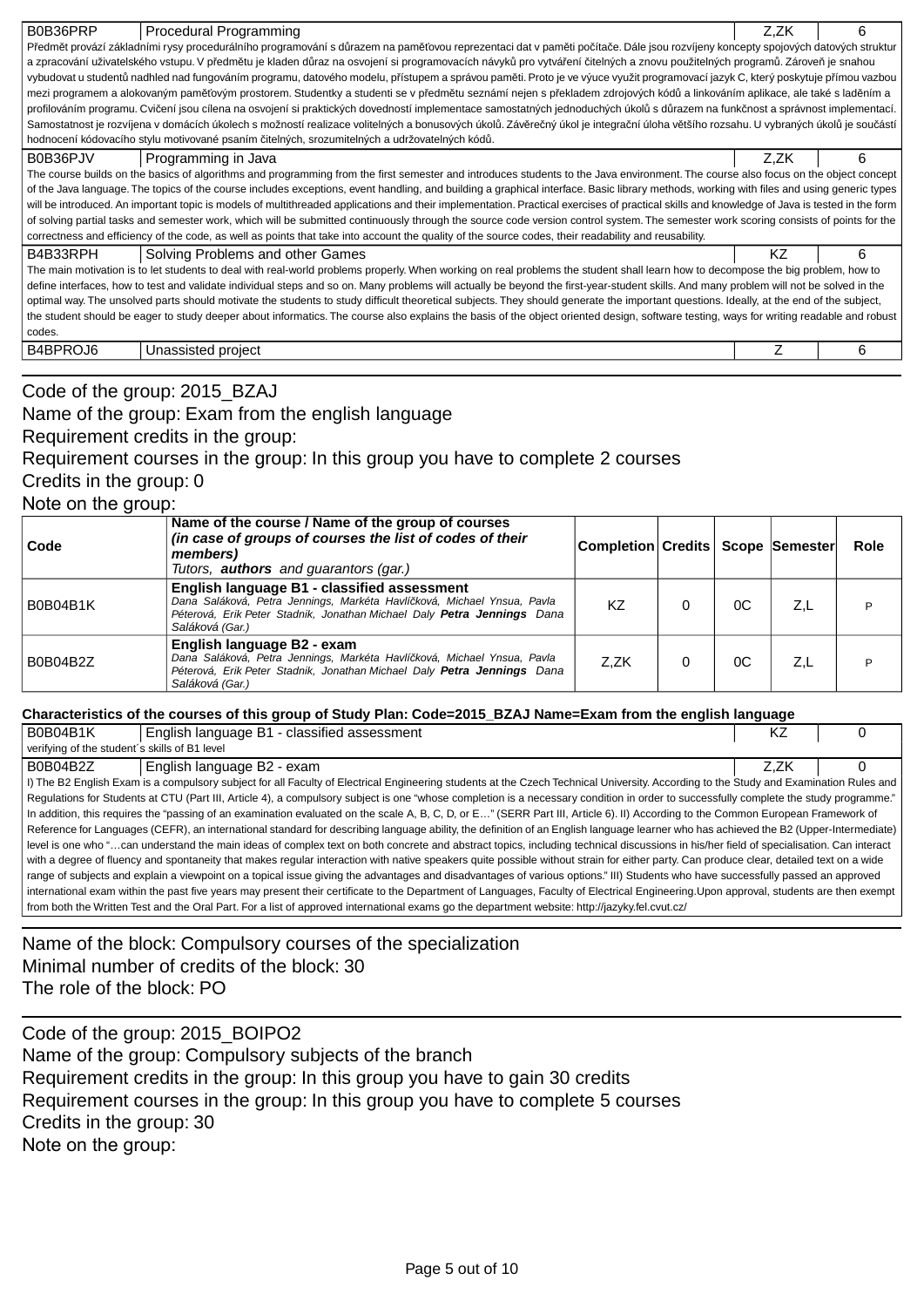| Code     | Name of the course / Name of the group of courses<br>(in case of groups of courses the list of codes of their<br>members)<br>Tutors, <b>authors</b> and guarantors (gar.)                                                                                                                                                                                                          | <b>Completion Credits</b> |   |           | Scope Semester | <b>Role</b> |
|----------|------------------------------------------------------------------------------------------------------------------------------------------------------------------------------------------------------------------------------------------------------------------------------------------------------------------------------------------------------------------------------------|---------------------------|---|-----------|----------------|-------------|
| B4B17EAM | Electromagnetism<br>Zbyn k Škvor, Pavel Hazdra <b>Jan Kra ek</b> Zbyn k Škvor (Gar.)                                                                                                                                                                                                                                                                                               | Z,ZK                      | 6 | $2P+2C$   | Z              | PO.         |
| B0B35LSP | Logic systems and processors<br>Richard Šusta, Martin Hlinovský Martin Hlinovský Richard Šusta (Gar.)                                                                                                                                                                                                                                                                              | Z,ZK                      | 6 | $3P+2L$   | Z,L            | PO          |
| B4B38NVS | <b>Embedded Systems Design</b><br>Vojt ch Petrucha, Jan Fischer Jan Fischer Vojt ch Petrucha (Gar.)                                                                                                                                                                                                                                                                                | Z,ZK                      | 6 | $2P+2L$   | Z              | PO          |
| B4B32PKS | <b>Computer and Communication Networks</b><br>Leoš Bohá, Tomáš Van k Ivan Pravda Leoš Bohá (Gar.)                                                                                                                                                                                                                                                                                  | Z.ZK                      | 6 | $2P + 2C$ | L              | PO          |
| B4B35PSR | <b>Real-time Systems Programming</b><br>Michal Sojka <b>Michal Sojka</b> Michal Sojka (Gar.)                                                                                                                                                                                                                                                                                       | Z,ZK                      | 6 | $2P+2C$   | Ζ              | PO          |
|          | Characteristics of the courses of this group of Study Plan: Code=2015_BOIPO2 Name=Compulsory subjects of the branch                                                                                                                                                                                                                                                                |                           |   |           |                |             |
| B4B17EAM | Electromagnetism                                                                                                                                                                                                                                                                                                                                                                   |                           |   |           | Z.ZK           | 6           |
|          | Based on theoretical fundamentals such as Maxwell equations, students will acquire insight into electromagnetic effects and ability to solve simple electromagnetic problems. Physical                                                                                                                                                                                             |                           |   |           |                |             |
|          | principles are applied to derive basics of circuit theory. Simple linear circuits, lumped as well as distributed, are described and analysed. Field theory application enables to understand<br>basic circuit elements, such as resistors, capacitors, inductors, and transmission lines as well as important effects such as resonance and impedance matching. Exact quantitative |                           |   |           |                |             |
|          | description (analysis and/or design) of simple geometries helps to estimate fields and behaviour of more complex ones. Frequency domain and time domain formulations are combined                                                                                                                                                                                                  |                           |   |           |                |             |
|          | to provide better insight. The course is completed by information on electromagnetic compatibility.                                                                                                                                                                                                                                                                                |                           |   |           |                |             |
| B0B35LSP | Logic systems and processors                                                                                                                                                                                                                                                                                                                                                       |                           |   |           | Z,ZK           | 6           |
|          | The course is an introduction to basic hardware structures of computing resources, their design, and architecture. It provides an overview of the implementation of data operations at                                                                                                                                                                                             |                           |   |           |                |             |
|          | hardware and the creation of embedded processor systems with peripherals on advance programmable logic FPGAs.                                                                                                                                                                                                                                                                      |                           |   |           |                |             |
| B4B38NVS | <b>Embedded Systems Design</b>                                                                                                                                                                                                                                                                                                                                                     |                           |   |           | Z,ZK           | 6           |
|          | The course deals with design of embedded systems using ARM based microcontrollers.                                                                                                                                                                                                                                                                                                 |                           |   |           |                |             |
| B4B32PKS | <b>Computer and Communication Networks</b>                                                                                                                                                                                                                                                                                                                                         |                           |   |           | Z.ZK           | 6           |
|          | The aim of the course is to familiarize students with current trends in the switched local networks and the key functions of routing protocols in IP networks. The second part of the course                                                                                                                                                                                       |                           |   |           |                |             |
|          | introduces students to concepts of ensuring the information security in the communication networks. An integral part of the course is also an explanation of the principles for ensuring                                                                                                                                                                                           |                           |   |           |                |             |
|          | the adequate quality of services in data networks and features of some file sharing application protocols. The course is aimed rather primarily practically then theoretically                                                                                                                                                                                                     |                           |   |           |                |             |
| B4B35PSR | Real-time Systems Programming                                                                                                                                                                                                                                                                                                                                                      |                           |   |           | Z.ZK           | 6           |
|          | The goal of this course is to provide students with basic knowledge about software development for real-time systems, for example in control and embedded applications. The main                                                                                                                                                                                                   |                           |   |           |                |             |
|          | focus is on embedded systems equipped with a real-time operating system (RTOS). Lectures will cover real-time systems theory, which can be used to formally verify timing correctness                                                                                                                                                                                              |                           |   |           |                |             |
|          | such systems. Another set of lectures will introduce methods and techniques used for development of safety-critical systems, whose failure may have catastrophic consequences.                                                                                                                                                                                                     |                           |   |           |                |             |
|          | During labs, students will first solve a few simple tasks to familiarize them with basic components of VxWorks RTOS and to benchmark the used OS and hardware (Xilinx Zynq). The                                                                                                                                                                                                   |                           |   |           |                |             |
|          | obtained metrics represent the typical criteria for assessing the suitability of a given platform for the given application. After the simple tasks, students will solve complex task of                                                                                                                                                                                           |                           |   |           |                |             |
|          | time-critical motion control application which will require full utilization of RTOS features. All the tasks at the labs will be implemented in C (or C++) language.                                                                                                                                                                                                               |                           |   |           |                |             |
|          |                                                                                                                                                                                                                                                                                                                                                                                    |                           |   |           |                |             |

# Name of the block: Elective courses Minimal number of credits of the block: 0 The role of the block: V

Code of the group: 2015\_BJKA Name of the group: English language courses Requirement credits in the group: Requirement courses in the group: Credits in the group: 0 Note on the group:

| Code     | Name of the course / Name of the group of courses<br>(in case of groups of courses the list of codes of their<br>members)<br>Tutors, <b>authors</b> and quarantors (gar.) | Completion Credits   Scope   Semester |   |    |     | Role   |
|----------|---------------------------------------------------------------------------------------------------------------------------------------------------------------------------|---------------------------------------|---|----|-----|--------|
| B0B04A21 | <b>English Language A2-1</b><br>Dana Saláková                                                                                                                             | Z                                     |   | 2s | Z   |        |
| B0B04A22 | <b>English Language A2-2</b><br>Dana Saláková                                                                                                                             | Ζ                                     | 0 | 2s |     |        |
| B0B04B11 | <b>English Language B1-1</b><br>Petra Jennings Dana Saláková (Gar.)                                                                                                       | Ζ                                     | 0 | 2C | Z   |        |
| B0B04B12 | <b>English Language B1-2</b><br>Petra Jennings Dana Saláková (Gar.)                                                                                                       | Z                                     | 0 | 2C |     | $\vee$ |
| B0B04B21 | <b>English Language B2-1</b><br>Petra Jennings Dana Saláková (Gar.)                                                                                                       | Z                                     | 3 | 2C | Z   | $\vee$ |
| B0B04B22 | <b>English Language B2-2</b><br>Petra Jennings Dana Saláková (Gar.)                                                                                                       | 7                                     | 3 | 2C | Z,L |        |

## **Characteristics of the courses of this group of Study Plan: Code=2015\_BJKA Name=English language courses**

| B0B04A21                                                                                                                                                                         | English Language A2-1 |  |  |  |  |
|----------------------------------------------------------------------------------------------------------------------------------------------------------------------------------|-----------------------|--|--|--|--|
| The course is open to students who are beginners in their second language. Course objective: Achieving competence in basic English.                                              |                       |  |  |  |  |
| B0B04A22<br>  English Language A2-2                                                                                                                                              |                       |  |  |  |  |
| The course is open to students who are beginners in their second foreign language. The course objective is to develop and sustain their basic knowledge of the English language. |                       |  |  |  |  |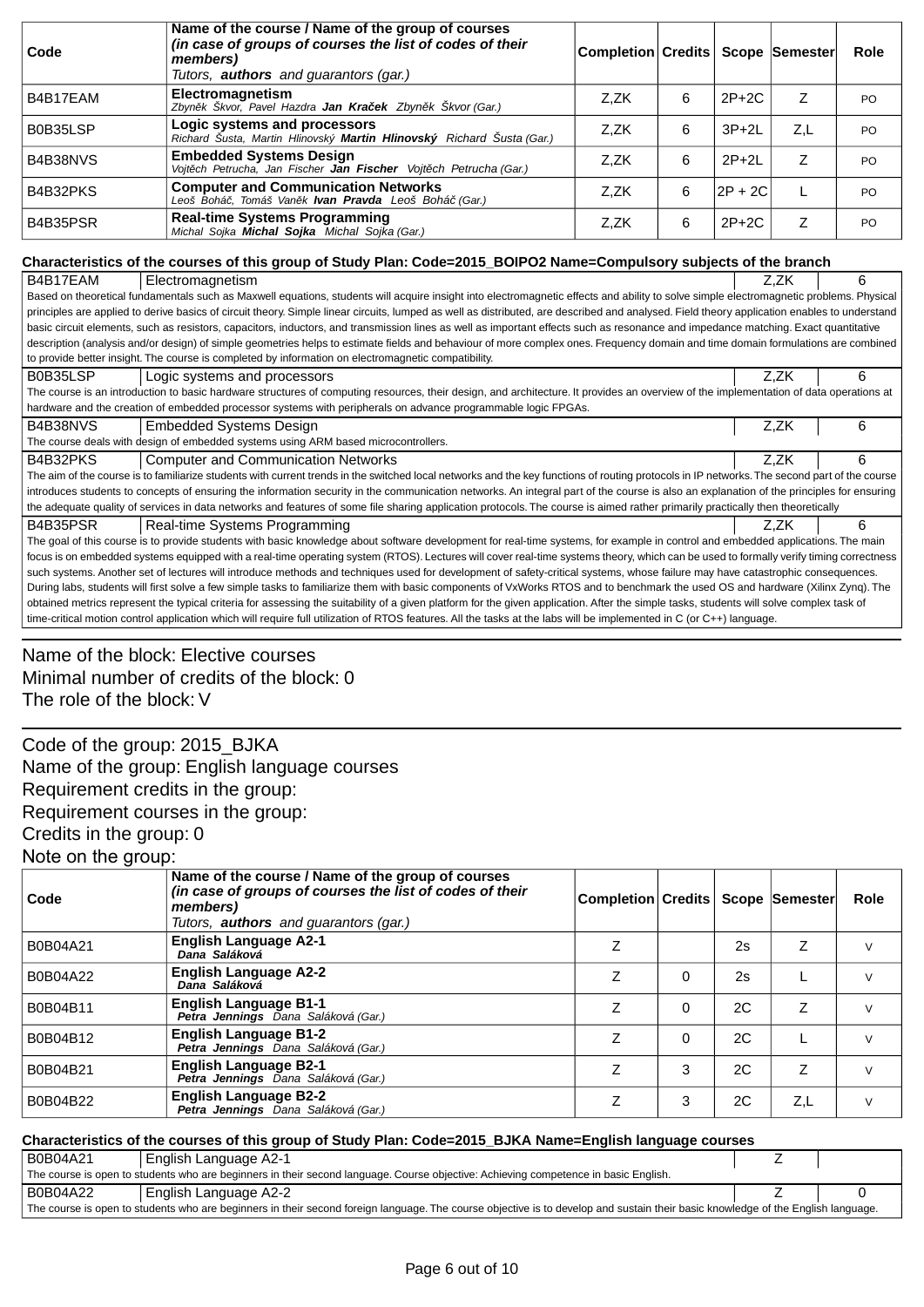| B0B04B11                                                                                                                                                                               | English Language B1-1                                                                                                                                                               |  | 0 |  |  |  |  |
|----------------------------------------------------------------------------------------------------------------------------------------------------------------------------------------|-------------------------------------------------------------------------------------------------------------------------------------------------------------------------------------|--|---|--|--|--|--|
| Course objective: Broadening the basic knowledge of general English; mastering basic specialised language; focusing on text analysis and vocabulary expansion; understanding spoken    |                                                                                                                                                                                     |  |   |  |  |  |  |
| English.                                                                                                                                                                               |                                                                                                                                                                                     |  |   |  |  |  |  |
| B0B04B12                                                                                                                                                                               | English Language B1-2                                                                                                                                                               |  |   |  |  |  |  |
|                                                                                                                                                                                        | Course objective: Broadening the basic knowledge of general English; mastering basic specialised language; focusing on text analysis and vocabulary expansion; understanding spoken |  |   |  |  |  |  |
| English.                                                                                                                                                                               |                                                                                                                                                                                     |  |   |  |  |  |  |
| B0B04B21                                                                                                                                                                               | English Language B2-1                                                                                                                                                               |  | 3 |  |  |  |  |
| This course is designed as a full-year, two semester preparation course for the university's compulsory B2-level English Examination (Anglický jazyk B2 - zkouška - B0B04B2Z*). While  |                                                                                                                                                                                     |  |   |  |  |  |  |
| the course is focused on helping students reach a level required to pass the B2-level English Examination (or improve their English for a higher mark), it also focuses more on the    |                                                                                                                                                                                     |  |   |  |  |  |  |
| academic and technical vocabulary and grammar expected of students at the university level. *NOTE: This exam is also used for determining an appropriate level of English for Erasmus  |                                                                                                                                                                                     |  |   |  |  |  |  |
| / International Study.                                                                                                                                                                 |                                                                                                                                                                                     |  |   |  |  |  |  |
| B0B04B22                                                                                                                                                                               | English Language B2-2                                                                                                                                                               |  | 3 |  |  |  |  |
| This course is designed as a full-year, two semester preparation course for the university's compulsory B2-level English Examination (Anglický jazyk B2 - zkouška - B0B04B2Z *). While |                                                                                                                                                                                     |  |   |  |  |  |  |
| the course is focused on helping students reach a level required to pass the B2-level English Examination (or improve their English for a higher mark), it also focuses more on the    |                                                                                                                                                                                     |  |   |  |  |  |  |
| academic and technical vocabulary and grammar expected of students at the university level. *NOTE: This exam is also used for determining an appropriate level of English for Erasmus  |                                                                                                                                                                                     |  |   |  |  |  |  |
| / International Study.                                                                                                                                                                 |                                                                                                                                                                                     |  |   |  |  |  |  |
|                                                                                                                                                                                        |                                                                                                                                                                                     |  |   |  |  |  |  |

# Code of the group: BTV

Name of the group: Physical education

## Requirement credits in the group:

Requirement courses in the group:

Credits in the group: 0

## Note on the group:

| Code             | Name of the course / Name of the group of courses<br>(in case of groups of courses the list of codes of their<br>members)<br>Tutors, <b>authors</b> and guarantors (gar.) | Completion  Credits   Scope   Semester |   |       |     | Role |
|------------------|---------------------------------------------------------------------------------------------------------------------------------------------------------------------------|----------------------------------------|---|-------|-----|------|
| <b>TVV</b>       | <b>Physical education</b>                                                                                                                                                 |                                        |   | $0+2$ | Z,L |      |
| A003TV           | <b>Physical Education</b>                                                                                                                                                 |                                        | 2 | $0+2$ | L.Z |      |
| $TV-VI$          | <b>Physical education</b>                                                                                                                                                 |                                        |   | $0+2$ | Z,L |      |
| TVV <sub>0</sub> | <b>Physical education</b>                                                                                                                                                 |                                        |   | $0+2$ | Z,L |      |

#### **Characteristics of the courses of this group of Study Plan: Code=BTV Name=Physical education**

| A003TV           | <b>Physical Education</b> |  |
|------------------|---------------------------|--|
| <b>TVV</b>       | Physical education        |  |
| $TV-V1$          | Physical education        |  |
| TVV <sub>0</sub> | Physical education        |  |
|                  |                           |  |

## Code of the group: BTVK

Name of the group: Physical education courses

Requirement credits in the group:

Requirement courses in the group:

Credits in the group: 0

Note on the group:

| l Code       | Name of the course / Name of the group of courses<br>(in case of groups of courses the list of codes of their<br>members)<br>Tutors, <b>authors</b> and guarantors (gar.) | Completion  Credits   Scope   Semester |      | <b>Role</b> |
|--------------|---------------------------------------------------------------------------------------------------------------------------------------------------------------------------|----------------------------------------|------|-------------|
| <b>TVKLV</b> | <b>Physical Education Course</b>                                                                                                                                          |                                        | 7dní |             |
| <b>TVKZV</b> | <b>Physical Education Course</b>                                                                                                                                          |                                        | 7dní |             |

### **Characteristics of the courses of this group of Study Plan: Code=BTVK Name=Physical education courses**

| TVK7<br>Dh<br>Course<br>$\sim$<br>. IV'<br>`าแบ.<br>- | <b>TVKIV</b> | Dh.<br>Course<br>ucation<br><br>. IV'<br>ווסטוכ |  |
|-------------------------------------------------------|--------------|-------------------------------------------------|--|
|                                                       |              |                                                 |  |

Code of the group: 2015\_BOIVOL Name of the group: Elective subjects Requirement credits in the group: Requirement courses in the group: Credits in the group: 0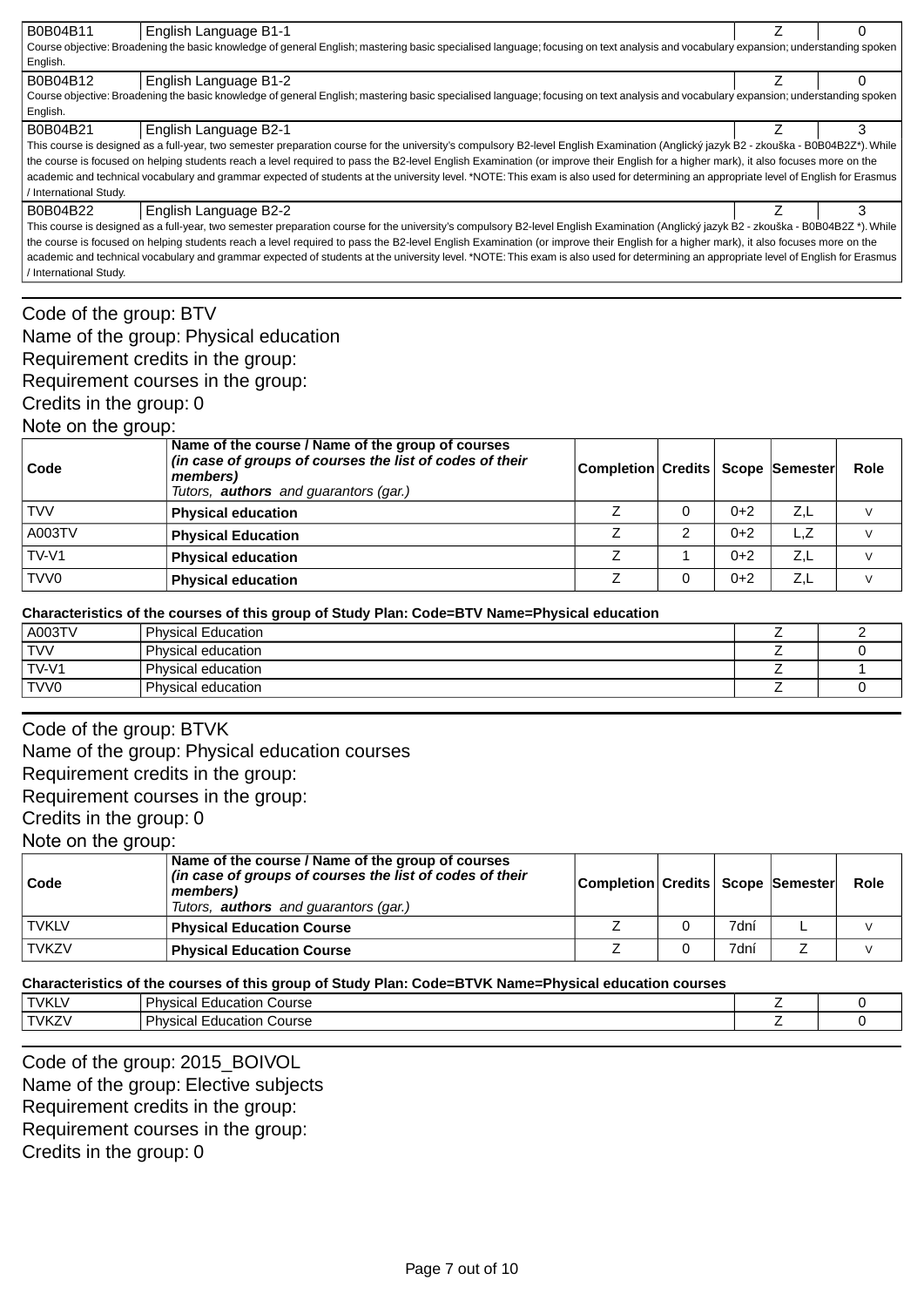# **List of courses of this pass:**

| Code            | Name of the course                                                                                                                                                                                                                                                                                                                                                                      | <b>Completion</b> | <b>Credits</b> |
|-----------------|-----------------------------------------------------------------------------------------------------------------------------------------------------------------------------------------------------------------------------------------------------------------------------------------------------------------------------------------------------------------------------------------|-------------------|----------------|
| A003TV          | <b>Physical Education</b>                                                                                                                                                                                                                                                                                                                                                               | Ζ                 | 2              |
| B0B01LAG        | Linear Algebra                                                                                                                                                                                                                                                                                                                                                                          | Z,ZK              | 8              |
|                 | The course covers the initial parts of linear algebra. Firstly, the basic notions of a linear space and linear mappings are covered (linear dependence and independence, basis, coordinates,<br>etc). The calculus of matrices (determinants, inverse matrices, matrices of a linear map, eigenvalues and eigenvectors, diagonalisation, etc) is covered next. The applications include |                   |                |
|                 | solving systems of linear equations, the geometry of a 3D space (including the scalar product and the vector product) and SVD.                                                                                                                                                                                                                                                          |                   |                |
| B0B01LGR        | Logic anad Graphs                                                                                                                                                                                                                                                                                                                                                                       | Z,ZK              | 5              |
|                 | This course covers basics of mathematical logic and graph theory. Syntax and semantics of propositional and predicate logic are introduced. The importance of the notion of semantic                                                                                                                                                                                                    |                   |                |
|                 | consequence and of the relationship between a formula and its model is stressed, Further, basic notions from graph theory are introduced.                                                                                                                                                                                                                                               |                   |                |
| B0B01MA1        | <b>Mathematical Analysis 1</b><br>The aim of the course is to introduce students to basics of differential and integral calculus of functions of one variable.                                                                                                                                                                                                                          | Z,ZK              | 7              |
| B0B01MA2        | <b>Mathematical Analysis 2</b>                                                                                                                                                                                                                                                                                                                                                          | Z,ZK              | 7              |
|                 | The subject covers an introduction to the differential and integral calculus in several variables and basic relations between curve and surface integrals. Other part contains function                                                                                                                                                                                                 |                   |                |
|                 | series and power series with application to Taylor and Fourier series.                                                                                                                                                                                                                                                                                                                  |                   |                |
| B0B01PST        | <b>Probability and Statistics</b>                                                                                                                                                                                                                                                                                                                                                       | Z,ZK              | 7              |
|                 | Basics of probability theory and mathematical statistics. Includes descriptions of probability, random variables and their distributions, characteristics and operations with random variables.                                                                                                                                                                                         |                   |                |
|                 | Basics of mathematical statistics: Point and interval estimates, methods of parameters estimation and hypotheses testing, least squares method. Basic notions and results of the theory<br>of Markov chains.                                                                                                                                                                            |                   |                |
| B0B04A21        | English Language A2-1                                                                                                                                                                                                                                                                                                                                                                   | Z                 |                |
|                 | The course is open to students who are beginners in their second language. Course objective: Achieving competence in basic English.                                                                                                                                                                                                                                                     |                   |                |
| B0B04A22        | English Language A2-2                                                                                                                                                                                                                                                                                                                                                                   | Z                 | 0              |
| B0B04B11        | The course is open to students who are beginners in their second foreign language. The course objective is to develop and sustain their basic knowledge of the English language.<br>English Language B1-1                                                                                                                                                                               |                   | 0              |
|                 | Course objective: Broadening the basic knowledge of general English; mastering basic specialised language; focusing on text analysis and vocabulary expansion; understanding spoken                                                                                                                                                                                                     |                   |                |
|                 | English.                                                                                                                                                                                                                                                                                                                                                                                |                   |                |
| B0B04B12        | English Language B1-2                                                                                                                                                                                                                                                                                                                                                                   | Z                 | 0              |
|                 | Course objective: Broadening the basic knowledge of general English; mastering basic specialised language; focusing on text analysis and vocabulary expansion; understanding spoken                                                                                                                                                                                                     |                   |                |
| <b>B0B04B1K</b> | English.<br>English language B1 - classified assessment                                                                                                                                                                                                                                                                                                                                 | KZ                | 0              |
|                 | verifying of the student's skills of B1 level                                                                                                                                                                                                                                                                                                                                           |                   |                |
| B0B04B21        | English Language B2-1                                                                                                                                                                                                                                                                                                                                                                   | Z                 | 3              |
|                 | This course is designed as a full-year, two semester preparation course for the university's compulsory B2-level English Examination (Anglický jazyk B2 - zkouška - B0B04B2Z*). While                                                                                                                                                                                                   |                   |                |
|                 | the course is focused on helping students reach a level required to pass the B2-level English Examination (or improve their English for a higher mark), it also focuses more on the<br>academic and technical vocabulary and grammar expected of students at the university level. *NOTE: This exam is also used for determining an appropriate level of English for Erasmus            |                   |                |
|                 | / International Study.                                                                                                                                                                                                                                                                                                                                                                  |                   |                |
| B0B04B22        | English Language B2-2                                                                                                                                                                                                                                                                                                                                                                   |                   | 3              |
|                 | This course is designed as a full-year, two semester preparation course for the university's compulsory B2-level English Examination (Anglický jazyk B2 - zkouška - B0B04B2Z *). While                                                                                                                                                                                                  |                   |                |
|                 | the course is focused on helping students reach a level required to pass the B2-level English Examination (or improve their English for a higher mark), it also focuses more on the<br>academic and technical vocabulary and grammar expected of students at the university level. *NOTE: This exam is also used for determining an appropriate level of English for Erasmus            |                   |                |
|                 | / International Study.                                                                                                                                                                                                                                                                                                                                                                  |                   |                |
| B0B04B2Z        | English language B2 - exam                                                                                                                                                                                                                                                                                                                                                              | Z,ZK              | 0              |
|                 | I) The B2 English Exam is a compulsory subject for all Faculty of Electrical Engineering students at the Czech Technical University. According to the Study and Examination Rules and                                                                                                                                                                                                   |                   |                |
|                 | Regulations for Students at CTU (Part III, Article 4), a compulsory subject is one "whose completion is a necessary condition in order to successfully complete the study programme."<br>In addition, this requires the "passing of an examination evaluated on the scale A, B, C, D, or E" (SERR Part III, Article 6). II) According to the Common European Framework of               |                   |                |
|                 | Reference for Languages (CEFR), an international standard for describing language ability, the definition of an English language learner who has achieved the B2 (Upper-Intermediate)                                                                                                                                                                                                   |                   |                |
|                 | level is one who "can understand the main ideas of complex text on both concrete and abstract topics, including technical discussions in his/her field of specialisation. Can interact                                                                                                                                                                                                  |                   |                |
|                 | with a degree of fluency and spontaneity that makes regular interaction with native speakers quite possible without strain for either party. Can produce clear, detailed text on a wide                                                                                                                                                                                                 |                   |                |
|                 | range of subjects and explain a viewpoint on a topical issue giving the advantages and disadvantages of various options." III) Students who have successfully passed an approved<br>international exam within the past five years may present their certificate to the Department of Languages, Faculty of Electrical Engineering. Upon approval, students are then exempt              |                   |                |
|                 | from both the Written Test and the Oral Part. For a list of approved international exams go the department website: http://jazyky.fel.cvut.cz/                                                                                                                                                                                                                                          |                   |                |
| <b>B0B16ET1</b> | Ethic 1                                                                                                                                                                                                                                                                                                                                                                                 | ΚZ                | 4              |
|                 | Aim of this subject is to provide the students an orientation not only in general problems of ethics but above all to offer instructions for solving various situations of human life. Essential                                                                                                                                                                                        |                   |                |
|                 | parts of the subject are discussions in which students can react to lectures but also to actual questions coming with news and look for the communal answers.                                                                                                                                                                                                                           |                   |                |
| <b>B0B16FI1</b> | Philosophy 1<br>We deal with the most important persons, schools and ideas of ancient philosophy. We are concerned especially on transdisciplinary nature of philosophy and connection of old                                                                                                                                                                                           | KZ                | 4              |
|                 | philosophical thoughts with recent problems of science, technology, economics and politics.                                                                                                                                                                                                                                                                                             |                   |                |
| B0B16FIL        | Philosophy                                                                                                                                                                                                                                                                                                                                                                              | ZK                | $\overline{c}$ |
|                 | We deal with the most important persons, schools and ideas of ancient philosophy. We are concerned especially on transdisciplinary nature of philosophy and connection of old                                                                                                                                                                                                           |                   |                |
|                 | philosophical thoughts with recent problems of science, technology, economics and politics.                                                                                                                                                                                                                                                                                             |                   |                |
| <b>B0B16HI1</b> | History 1                                                                                                                                                                                                                                                                                                                                                                               | KZ                | 4              |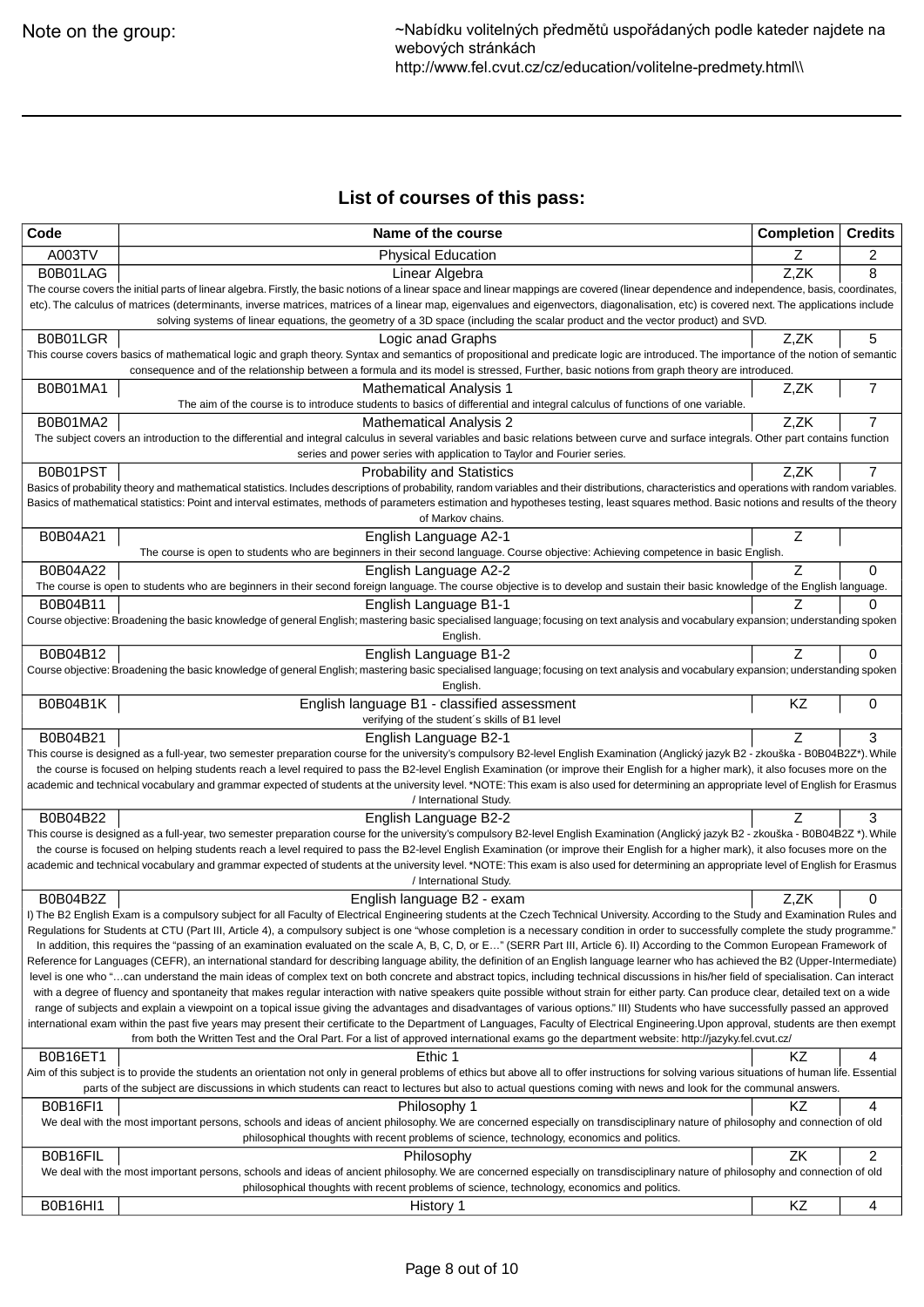| <b>B0B16HT1</b>    | History of science and technology 1                                                                                                                                                                                                                                                                                                                                                       | KZ     | 4       |
|--------------------|-------------------------------------------------------------------------------------------------------------------------------------------------------------------------------------------------------------------------------------------------------------------------------------------------------------------------------------------------------------------------------------------|--------|---------|
| B0B16HTE           | History of technology and economic                                                                                                                                                                                                                                                                                                                                                        | ZK     | 2       |
| B0B16MPL           | Psychology for managers                                                                                                                                                                                                                                                                                                                                                                   | ZK     | 2       |
| B0B16MPS           | Psychology                                                                                                                                                                                                                                                                                                                                                                                | Z,ZK   | 4       |
| B0B33OPT           | Optimization                                                                                                                                                                                                                                                                                                                                                                              | Z,ZK   | 7       |
|                    | The course provides the basics of mathematical optimization: using linear algebra for optimization (least squares, SVD), Lagrange multipliers, selected numerical algorithms (gradient,                                                                                                                                                                                                   |        |         |
|                    | Newton, Gauss-Newton, Levenberg-Marquardt methods), linear programming, convex sets and functions, intro to convex optimization, duality.                                                                                                                                                                                                                                                 |        |         |
| B0B35APO           | <b>Computer Architectures</b>                                                                                                                                                                                                                                                                                                                                                             | Z,ZK   | 5       |
| B0B35LSP           | Logic systems and processors                                                                                                                                                                                                                                                                                                                                                              | Z,ZK   | 6       |
|                    | The course is an introduction to basic hardware structures of computing resources, their design, and architecture. It provides an overview of the implementation of data operations at<br>hardware and the creation of embedded processor systems with peripherals on advance programmable logic FPGAs.                                                                                   |        |         |
| B0B36DBS           | Database Systems                                                                                                                                                                                                                                                                                                                                                                          | Z.ZK   | 6       |
|                    | The course is designed as a basic database course mainly aimed at the student ability to design a relational data model and to use the SQL language for data definition as well as for                                                                                                                                                                                                    |        |         |
|                    | data querying and to choose the appropriate degree of transaction isolation. Students will also get acquainted with the most commonly used indexing techniques, database system                                                                                                                                                                                                           |        |         |
|                    | architecture and their management. They will verify their knowledge during the elaboration of a continuously submitted seminar task.                                                                                                                                                                                                                                                      |        |         |
| B0B36PJV           | Programming in Java                                                                                                                                                                                                                                                                                                                                                                       | Z,ZK   | 6       |
|                    | The course builds on the basics of algorithms and programming from the first semester and introduces students to the Java environment. The course also focus on the object concept                                                                                                                                                                                                        |        |         |
|                    | of the Java language. The topics of the course includes exceptions, event handling, and building a graphical interface. Basic library methods, working with files and using generic types<br>will be introduced. An important topic is models of multithreaded applications and their implementation. Practical exercises of practical skills and knowledge of Java is tested in the form |        |         |
|                    | of solving partial tasks and semester work, which will be submitted continuously through the source code version control system. The semester work scoring consists of points for the                                                                                                                                                                                                     |        |         |
|                    | correctness and efficiency of the code, as well as points that take into account the quality of the source codes, their readability and reusability.                                                                                                                                                                                                                                      |        |         |
| B0B36PRP           | Procedural Programming                                                                                                                                                                                                                                                                                                                                                                    | Z.ZK   | 6       |
|                    | P edm t provází základními rysy procedurálního programování s d razem na pam ovou reprezentaci dat v pam ti po íta e. Dále jsou rozvíjeny koncepty spojových datových struktur                                                                                                                                                                                                            |        |         |
|                    | a zpracování uživatelského vstupu. V p edm tu je kladen d raz na osvojení si programovacích návyk pro vytvá ení itelných a znovu použitelných program. Zárove je snahou                                                                                                                                                                                                                   |        |         |
|                    | vybudovat u student nadhled nad fungováním programu, datového modelu, p ístupem a správou pam ti. Proto je ve výuce využit programovací jazyk C, který poskytuje p ímou vazbou                                                                                                                                                                                                            |        |         |
|                    | mezi programem a alokovaným pam ovým prostorem. Studentky a studenti se v p edm tu seznámí nejen s p ekladem zdrojových kód a linkováním aplikace, ale také s lad ním a<br>profilováním programu. Cvi ení jsou cílena na osvojení si praktických dovedností implementace samostatných jednoduchých úkol s d razem na funk nost a správnost implementací.                                  |        |         |
|                    | Samostatnost je rozvíjena v domácích úkolech s možností realizace volitelných a bonusových úkol . Záv re ný úkol je integra ní úloha v tšího rozsahu. U vybraných úkol je sou ástí                                                                                                                                                                                                        |        |         |
|                    | hodnocení kódovacího stylu motivované psaním itelných, srozumitelných a udržovatelných kód.                                                                                                                                                                                                                                                                                               |        |         |
| B4B01DMA           | <b>Discrete Mathenatics</b>                                                                                                                                                                                                                                                                                                                                                               | Z,ZK   | 5       |
|                    | In this course students meet some important topics from the field of discrete mathematics. Namely, they will explore divisibility and calculations modulo n, diophantine equations, binary                                                                                                                                                                                                |        |         |
|                    | relations, mappings, cardinality of sets, induction, and recurrence equations. The second aim of this course is to teach students the language of mathematics, both passively and                                                                                                                                                                                                         |        |         |
|                    | actively, and introduce them to mathematics as science.                                                                                                                                                                                                                                                                                                                                   |        |         |
| B4B17EAM           | Electromagnetism                                                                                                                                                                                                                                                                                                                                                                          | Z.ZK   | 6       |
|                    | Based on theoretical fundamentals such as Maxwell equations, students will acquire insight into electromagnetic effects and ability to solve simple electromagnetic problems. Physical<br>principles are applied to derive basics of circuit theory. Simple linear circuits, lumped as well as distributed, are described and analysed. Field theory application enables to understand    |        |         |
|                    | basic circuit elements, such as resistors, capacitors, inductors, and transmission lines as well as important effects such as resonance and impedance matching. Exact quantitative                                                                                                                                                                                                        |        |         |
|                    | description (analysis and/or design) of simple geometries helps to estimate fields and behaviour of more complex ones. Frequency domain and time domain formulations are combined                                                                                                                                                                                                         |        |         |
|                    | to provide better insight. The course is completed by information on electromagnetic compatibility.                                                                                                                                                                                                                                                                                       |        |         |
| B4B32PKS           | <b>Computer and Communication Networks</b>                                                                                                                                                                                                                                                                                                                                                | Z.ZK   | 6       |
|                    | The aim of the course is to familiarize students with current trends in the switched local networks and the key functions of routing protocols in IP networks. The second part of the course<br>introduces students to concepts of ensuring the information security in the communication networks. An integral part of the course is also an explanation of the principles for ensuring  |        |         |
|                    |                                                                                                                                                                                                                                                                                                                                                                                           |        |         |
|                    |                                                                                                                                                                                                                                                                                                                                                                                           |        |         |
|                    | the adequate quality of services in data networks and features of some file sharing application protocols. The course is aimed rather primarily practically then theoretically                                                                                                                                                                                                            |        |         |
| B4B33ALG           | Algorithms                                                                                                                                                                                                                                                                                                                                                                                | Z,ZK   | 6       |
|                    | In the course, the algorithms development is constructed with minimum dependency to programming language; nevertheless the lectures and seminars are based on Java. Basic data<br>types a data structures, basic algorithms, recursive functions, abstract data types, stack, queues, trees, searching, sorting, special application algorithms, Dynamic programming.                     |        |         |
|                    | Students are able to design and construct non-trivial algorithms and to evaluate their effectivity.                                                                                                                                                                                                                                                                                       |        |         |
| B4B33RPH           | Solving Problems and other Games                                                                                                                                                                                                                                                                                                                                                          | KZ     | 6       |
|                    | The main motivation is to let students to deal with real-world problems properly. When working on real problems the student shall learn how to decompose the big problem, how to                                                                                                                                                                                                          |        |         |
|                    | define interfaces, how to test and validate individual steps and so on. Many problems will actually be beyond the first-year-student skills. And many problem will not be solved in the                                                                                                                                                                                                   |        |         |
|                    | optimal way. The unsolved parts should motivate the students to study difficult theoretical subjects. They should generate the important questions. Ideally, at the end of the subject,                                                                                                                                                                                                   |        |         |
|                    | the student should be eager to study deeper about informatics. The course also explains the basis of the object oriented design, software testing, ways for writing readable and robust<br>codes.                                                                                                                                                                                         |        |         |
|                    |                                                                                                                                                                                                                                                                                                                                                                                           |        |         |
| <b>B4B35OSY</b>    | <b>Operating Systems</b><br>Lecture introduces operation system's basic concepts and principles as processes, threads, communication and synchronization, virtual memory, drivers, file systems, basic security                                                                                                                                                                           | Z,ZK   | 4       |
|                    | aspects. These topics are theoretically described and demonstrated on Linux and Windows OS with multi-core systems. Practical exercises from OS in C programming language will                                                                                                                                                                                                            |        |         |
|                    | be solved on labs. Students will work with Linux OS and micro-kernel NOVA.                                                                                                                                                                                                                                                                                                                |        |         |
| B4B35PSR           | Real-time Systems Programming                                                                                                                                                                                                                                                                                                                                                             | Z,ZK   | 6       |
|                    | The goal of this course is to provide students with basic knowledge about software development for real-time systems, for example in control and embedded applications. The main                                                                                                                                                                                                          |        |         |
|                    | focus is on embedded systems equipped with a real-time operating system (RTOS). Lectures will cover real-time systems theory, which can be used to formally verify timing correctness                                                                                                                                                                                                     |        |         |
|                    | such systems. Another set of lectures will introduce methods and techniques used for development of safety-critical systems, whose failure may have catastrophic consequences.<br>During labs, students will first solve a few simple tasks to familiarize them with basic components of VxWorks RTOS and to benchmark the used OS and hardware (Xilinx Zynq). The                        |        |         |
|                    | obtained metrics represent the typical criteria for assessing the suitability of a given platform for the given application. After the simple tasks, students will solve complex task of                                                                                                                                                                                                  |        |         |
|                    | time-critical motion control application which will require full utilization of RTOS features. All the tasks at the labs will be implemented in C (or C++) language.                                                                                                                                                                                                                      |        |         |
| B4B36PDV           | Parallel and Distributed Computing                                                                                                                                                                                                                                                                                                                                                        | Z,ZK   | 6       |
| B4B38NVS           | <b>Embedded Systems Design</b>                                                                                                                                                                                                                                                                                                                                                            | Z,ZK   | 6       |
|                    | The course deals with design of embedded systems using ARM based microcontrollers.                                                                                                                                                                                                                                                                                                        |        |         |
| B4B38PSIA          | <b>Computer Networks</b>                                                                                                                                                                                                                                                                                                                                                                  | Z,ZK   | 5       |
| B4BPROJ6<br>BBAP20 | Unassisted project<br><b>Bachelor thesis</b>                                                                                                                                                                                                                                                                                                                                              | Ζ<br>Z | 6<br>20 |